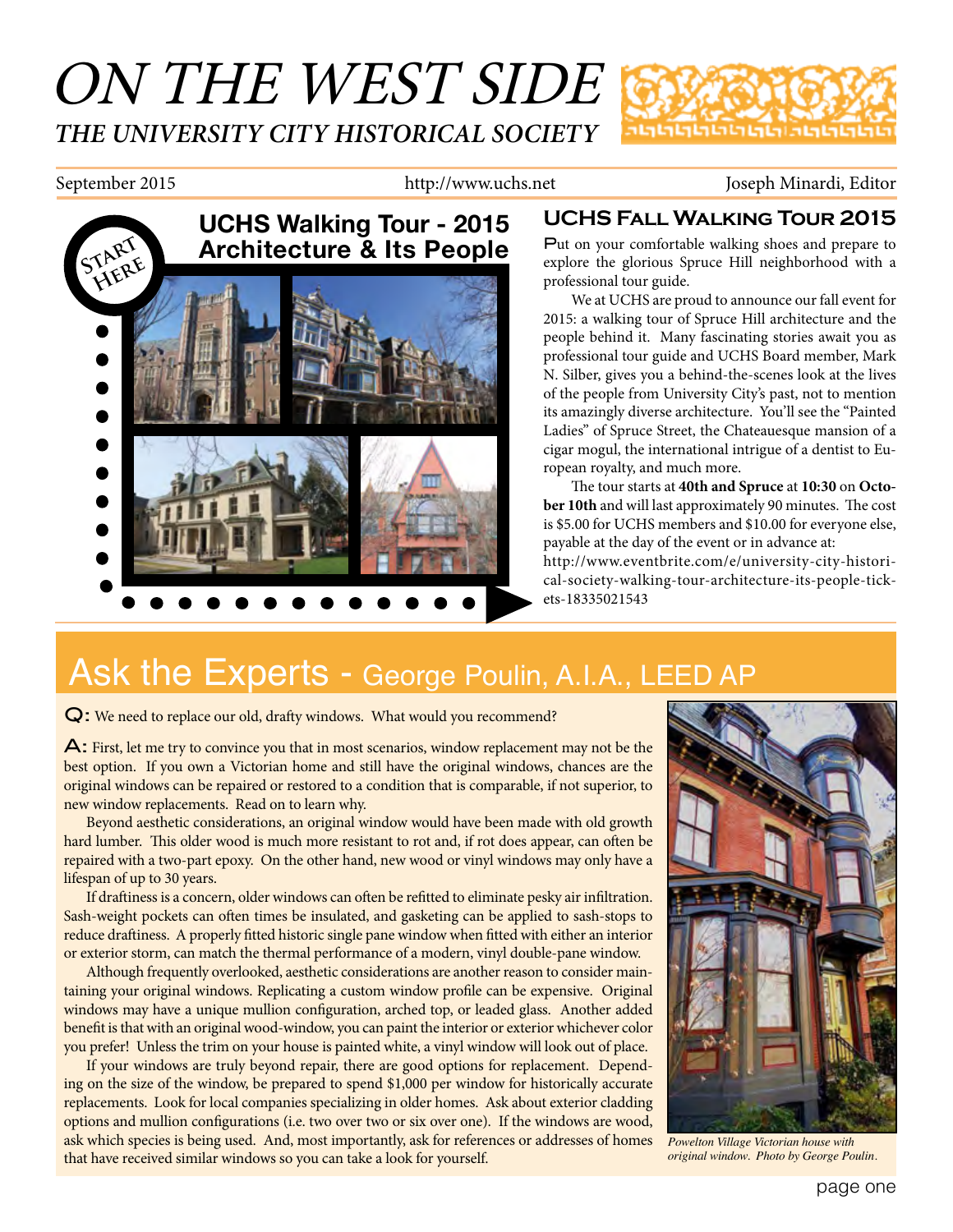#### **Review of 3600 Lancaster Ave.'s Nomination Rescheduled**

T**he nomination of 3600-3630 Lancaster Avenue to the Philadelphia Register of Historic Places will be considered by the Historic Commission's Committee on Historic Designation at their September 16th meeting**. Recommendations made by the Committee will get passed on to the Historic Commission for their consideration at a future agenda. This property was nominated by the Powelton Village Civic Association, with support from the University City Historical Society, in response to what was perceived to be an imminent threat of demolition to the block. Subsequently, the developer, interested in redeveloping the parcel, has since rescinded their offer to purchase the property. However that does not mean the block is not still threatened. The current owner of the block, AP Construction, has expressed interest in rezoning the block, currently zoned CMX-2 (with a 38' height limit, which typically allows for three or four stories) to the much denser category of CMX-4. The CMX-4 zoning, with an unlimited height restriction and Floor Area Ratio (FAR) of 500%, would almost certainly open the door for demolition, and would set a bad precedent for other properties on Lancaster Avenue moving forward. The PVCA and UCHS have vehemently opposed any rezoning of this block. Councilwoman Jannie Blackwell has convened a series of meetings between the PVCA, City of Philadelphia, and owner of the block in order to identify alternate means for preserving the structures that do not involve historic designation. That said, given the intact and contributing nature of the 3600 block of Lancaster, PVCA and UCHS believe historic designation is the best tool available for preservation of this outstanding group of structures. *Meetings of the Historic Commission are open to the public, and UCHS members are invited to attend. The Committee for Historic Designation Meeting will take place on September 16th, 9:30 a.m. at Room 578 in City Hall*.



page three 3600 block of Lancaster Avenue, June 2015. Photographs by Joseph Min

### **Glossary of Terms for Homeowners\***

#### *Continued from previous issue*

#### **Venetian Blind**

A window covering made of horizontal slats connected by cords that open or close the slats.

#### **Venetian Carpeting**

A reversible flat-pile carpet usually woven of wool and jute and commonly striped along the warp.

#### **Vestibule**

An antechamber or small room located between the outside door and the inside one, usually opening into a hall.

#### **Vitromania**

A method of decorating window panes to imitate stained glass.

#### **Wainscoting**

Woodwork, often paneled, the covers the lower portion of the walls of a room.

#### **Whitewash**

A water-based paint containing finely ground chalk, salt, and lime. It could be tinted various hues.

#### **Wilton**

A cut-pile carpet in which the various colored yarns are woven into the body of the carpet when not part of the face pile.

#### **Wood Carpeting**

An inexpensive substitute for parquet employing thin pieces of wood glued to a paper or fabric backing and nailed to the subfloor.

\*From *Victorian Interior Design*, Henry Holt and Company, New York, New York, 1986.



There will be a screening on **Friday, September 11th at 7:00 p.m.** at Scribe Video Center, 4212 Chestnut Street, Third Floor, of **The Tiberinos: The Art of Life**.

The Tiberino family, often referred to as "The West Philly Wyeths," have been creating art in the Powelton Village neighborhood for over half a century. Joe Tiberino, his late wife Ellen Powell Tiberino, and their children have firmly established themselves in Philadelphia's art community and beyond. Produced over a three-year period, the film serves as a chronicle of the family's history as Philadelphians and artists. Directed by Derrick Woodyard and Joseph Tiberino, the film was premiered January of this year at the Trocedero.

Admission is free but a donation of five dollars is suggested. **Visit** http://scribe.org/events/

### **A Sad Farewell to 40th & Pine**

The Samuel Sloan-attributed Italianate mansion at 400 South 40th (40th and Pine Streets) was demolished the week of August 23rd, 2015. The house, which stood at that location since 1853 was cleared for demolition by the Historical Commission on December of last year. A compromise plan to save and restore the mansion, which included the addition of an apartment building (the "Azalea Gardens") for student housing, was rejected by a handful of locals. Penn, the owner of the property, claimed financial hardship, allowing for them to demolish the mansion for student housing.

Although not a confirmed commission by Sloan, he did design a number of houses in the area around 1853 and it does resemble some of his popular designs. Sloan biographer, Harold N. Coolidge, Jr., notes that there were two confirmed commissions by Sloan in 1853 on "Till [40th Street] between Spruce and Pine." One was described as a "Swiss Villa" for a Mr. Maloney, the other, "in the Elizabethan Style" for Nathaniel B. Browne. Both have been demolished.

400 S. 40th was built for John Patterson Levy, a captain who was looking to retire from his seafaring life to the bucolic charm of rural West Philadelphia. The house later passed into the hands of David Porter Leas, a leather manufacturer who made some modifications to the home, most notably a Colonial Revival front porch (see photo).

The house didn't get much respect from many observers, mainly due to some rather unattractive additions made during the 1970s when it was used as a nursing home. The hidden beauty of the original architecture was obscured by layers of cinder blocks. Oddly enough, it wasn't until the demolition began that the original house reappeared. With the mansion removed, Penn can now build a student housing building. The failure to reach a compromise between Penn and neighbors constituted a lose-lose situation.







*Photo courtesy of The University of Pennsylvania Archives. Photo by Joseph Minardi.*



As West Philadelphia became more populated in the early 1900s, multiple housing options such as flat houses, tenements and apartment buildings became more in vogue. The Ivan Apartments (1901) at 47th and Baltimore Avenue was a prime example. Ideally situated on a wide avenue with excellent trolley service, the Ivan is still in use today as the **University House Apartments**. Before the advent of air conditioning cloth awnings, also known as bonnet blinds, were used on summer days to shield windows from the mid-day sun.



*Original poster art from The Tiberinos: The Art of Life.*

**Top;** *40th and Pine Street, as it appeared during the ownership of David Porter Leas, 1901. Described as "recently enlarged and modernized," and "among the finest west of the Schuylkill River." Image scanned by Joseph Minardi from "Philadelphia and Famous Philadelphians," 1901.* **Bottom;** *demolition, August 24, 2015. Photo by Joseph Minardi.*

#### **University City Then & Now:** The Ivan Apartments, 47th Street and Baltimore Avenue

**2010**